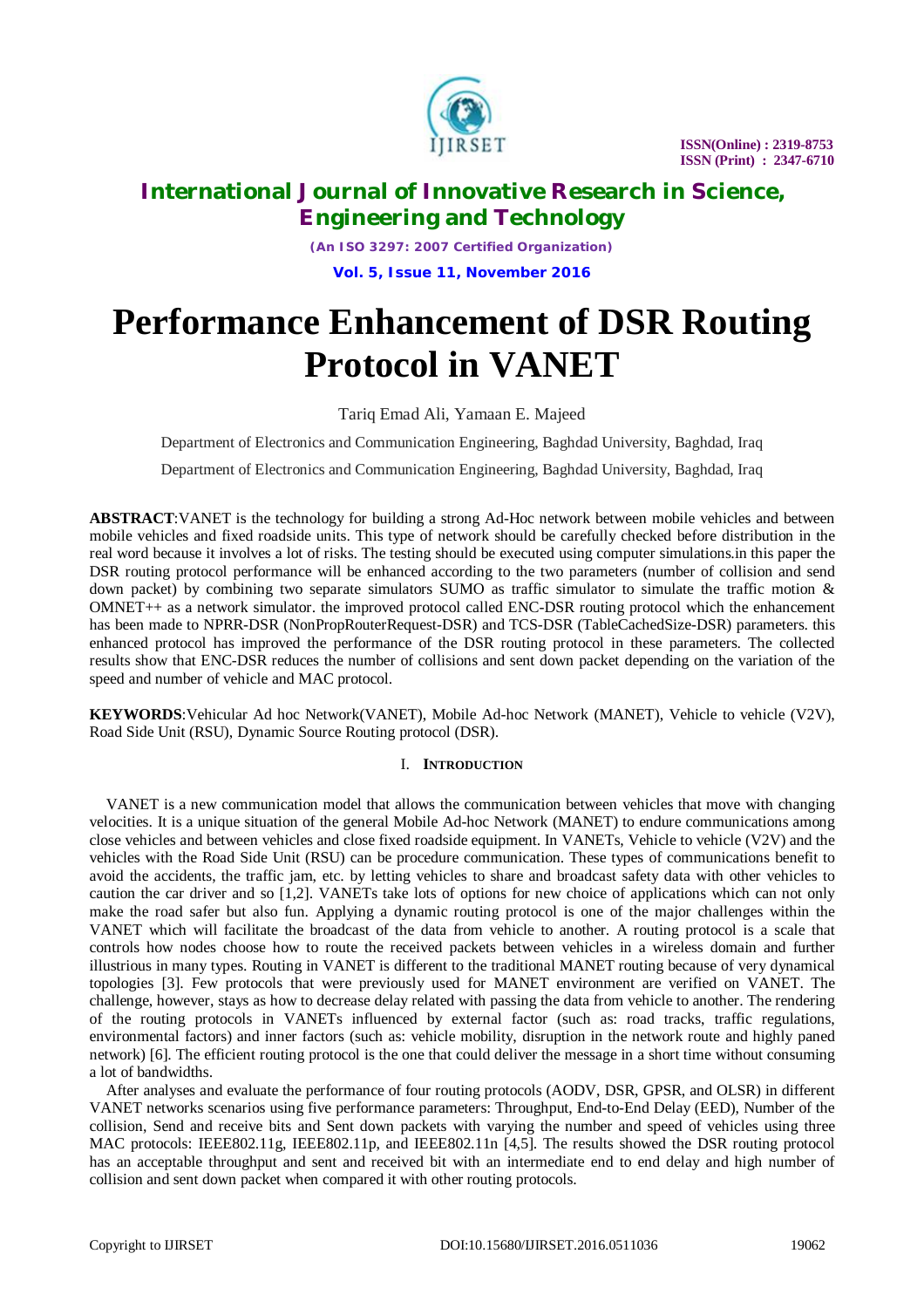

### **International Journal of Innovative Research in Science, Engineering and Technology**

*(An ISO 3297: 2007 Certified Organization)*

#### **Vol. 5, Issue 11, November 2016**

In this paper a study of how to improve the DSR routing protocol will be presented. After this brief introduce the rest of this paper is organized as follows. Section (II) presents DSR routing protocol. The modified proposals of routing protocol are described in Section (III). Section (IV) is dedicated to the simulation setup. Section (V) shows the simulation results, and conclusion is given in section (VI).

### II. **DYNAMIC SOURCE ROUTING PROTOCOL (DSR)**

One of the reactive routing protocols is the Dynamic Source Routing protocol (DSR). It is an efficient routing protocol intended specifically to be used in multi-hop wireless ad-hoc networks. The network is completely selforganizing and self-configuring, and no need for infrastructure or administration network [8,9]. In DSR each intermediate node that transmits a route request (RREQ) packet tag its own address to a list involved in the packet. The received node produces route replay (RREP) message that contains list of addresses received in route request and retransmits it by using same pathway to the source. The source route of this network need two main methods (Route Discovery and Route Maintenance) [10,11]. Route Discovery as shown in figure (1) used when source A goes to transmit data to a destination J that does not know the route. Route Maintenance used when source needs to transmit packets to destination with known route.



Fig. 1. Route Discovery in DSR

The NonPropagating Route Request (NPRR) was explained by Johnson [8,13] that is one of the DSR parameter that affect its performance. A NPRR is an initial point of a route discovery. A car using NPRR sends its first route request attempt for other vehicles using a hop limit of 1, in same way, any vehicle receiving the first transmission of the RREQ will not retransmit the requests to another car by rebroadcasting the request. After period time, if no route reply received, then the car transmits a broadcasting RREQ for the destination car [14]. Rapid replies from vehicles can be a source for collision at the first vehicle that called route reply storm. Additionally, The Route Cache Table (RCT) must be used in each vehicle implementing DSR routing protocol. it containing routing information which the vehicle needs. A vehicle adds entry to its route cache table inform when a new path between vehicles in the ad-hoc network added, for example, a vehicle may pick up of new paths when it gets a packet that has an RREQ or RREP source routes. DSR searching routes in route cache of the vehicles is called RCing [15].

#### III. **MODIFIED PROPOSALS OF DSR ROUTING PROTOCOL**

The number of collisions, sent down packet and end to end delay metrics are important parameters in VANET which they must be as low as possible to ensure that the destination receives the transmit packet fast, efficiently and successfully. In this paper, we will improve the performance of DSR routing protocol according to two metrics (number of collision and sent down packet). The improved DSR routing protocol called ENC-DSR by enhancement of two parameters: NPRR-DSR and TCS-DSR parameters.

#### *A. NPRR-DSR*

as explained in section (2) the nonpropagating route request is one of the DSR parameter that affect its performance. When one vehicle sends the Route Request to many other vehicles in the same local area network, they can respond with Route Replay. Instantaneous replies by vehicles can cause a collision at the first vehicle called route reply storm.so, to solve this issue each vehicle should wait sending the massage reply by random by define the Waiting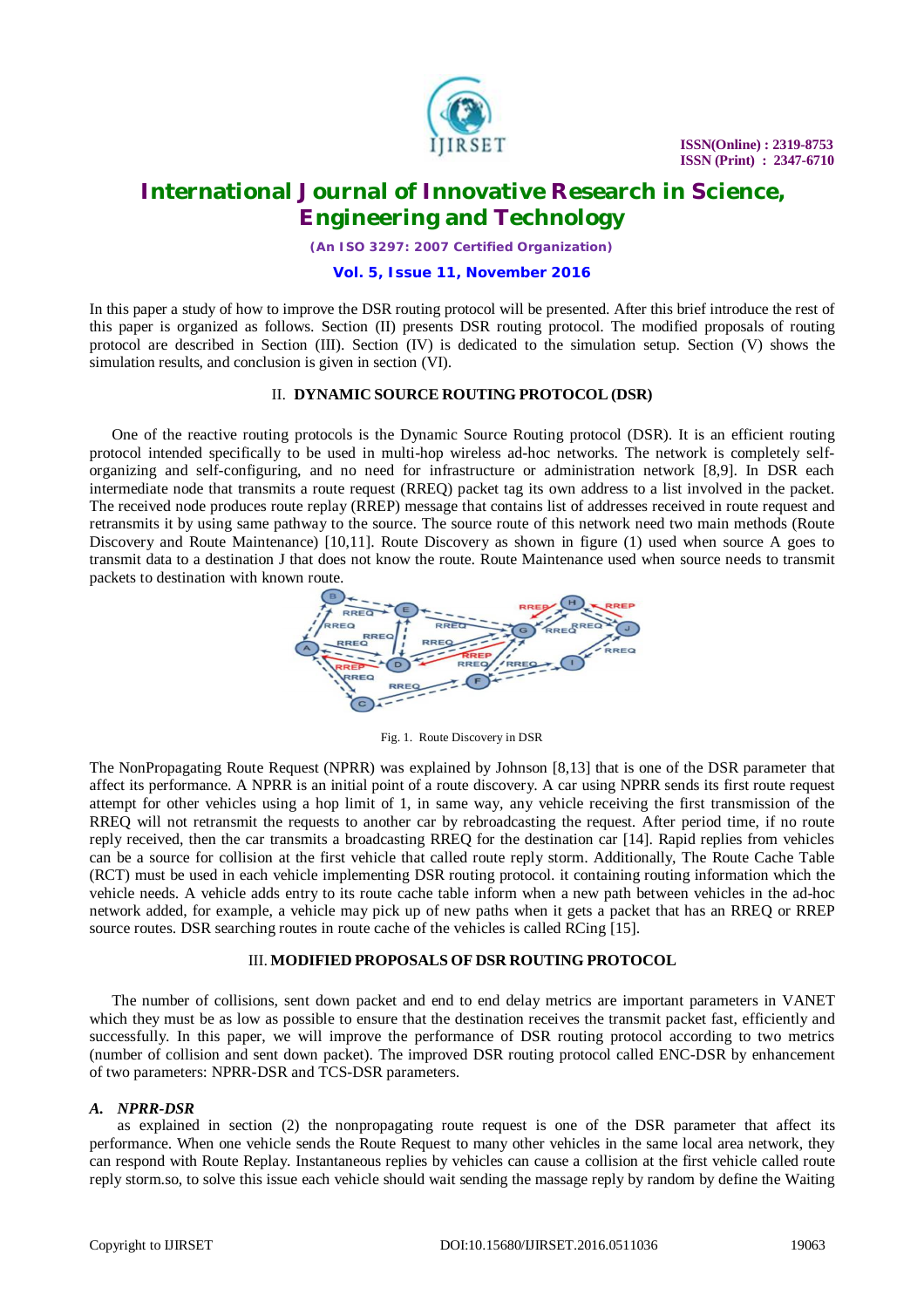

# **International Journal of Innovative Research in Science, Engineering and Technology**

*(An ISO 3297: 2007 Certified Organization)*

#### **Vol. 5, Issue 11, November 2016**

Time (WT) that is variable. If no RREP is arrived within the interval time, a new RREQ will be directed. The waiting time premeditated by supposing that the packet header has the position of the source vehicle. numerous vehicles are using navigation systems. By defining its own site, a receiver measured the WT according to the distance to the source, such that the waiting time is shorter for farther vehicles. therefore, vehicles at the margin of the coverage area take part in forwarding the packet rapidly.

### *B. TCS-DSR*

as explained in section (2) the route cache table must be used in each vehicle implementing DSR routing protocol. a large value of TCS refers that the route cache saves incorrect routes. So, by dropping the value of TCS we solved the issue of saves incorrect routes.

#### IV.**SIMULATION SETUP**

Two separate simulators SUMO as traffic simulator to simulate the traffic motion & OMNET++ as a network simulator to simulate different VANET applications are combined together to run the VANETs simulation. The ENC-DSR routing protocol has been examined in two environments: highway and city, with varied speed and number of vehicles with using three MAC protocols (IEEE 802.11g, IEEE 802.11p and IEEE 802.11n) in each one. Table (1) shows the traffic metrics in each environment. Table (2) shows the value of the network metrics for the three MAC protocols.

| Parameter               | <b>Values</b>                  |                               |  |
|-------------------------|--------------------------------|-------------------------------|--|
|                         | Highway                        | City                          |  |
| Maxspeed of the Vehicle | 80,100,120,140 km/h            | 40,60,80,100 km/h             |  |
| Vehicles Number         | 50, 125, 200, 250, 300         | 75, 150, 200, 300, 500.       |  |
| Acceleration            | $2.6 \text{ m/s}$ <sup>2</sup> | $2.6$ m/s $'2$                |  |
| Deceleration            | $4.5 \text{ m/s}^2$            | $45 \text{ m/s}$ <sup>2</sup> |  |
| Vehicle Length          | 5 meter                        | 5 meter                       |  |
| Number of lanes         | 3                              | 3                             |  |
| Highway Length          | 5 km                           |                               |  |

Table -1 traffic metrics in the highway and city environments Table -2 network metrics in the highway and city environments

| Parameter         | Value                |                      |                      |  |
|-------------------|----------------------|----------------------|----------------------|--|
|                   | <b>IEEE \$02.11g</b> | <b>IEEE \$02.11p</b> | <b>IEEE \$02.11n</b> |  |
| Carrier Frequency | 2.4GHz               | 5.9GHz               | SGHZ                 |  |
| Bit rate          | 54 Mbps              | 27 Mbps              | 65 Mbps              |  |
| Propagation Model | Two Ray Ground       |                      |                      |  |
| Mobility Model    | Traci Mobility Model |                      |                      |  |
| Packet Length     | 512 Byte             |                      |                      |  |
| Traffic Type      | <b>UDP</b>           |                      |                      |  |
| Simulation Time   | 6000 sec             |                      |                      |  |
| Routing Protocols | ENC-DSR, DSR         |                      |                      |  |

### V. **SIMULATION RESULTS**

In order to get the performance of ENC-DSR routing protocol in VANET, two performance parameters have been selected:

- Number of Collision: which is the number of packets crashes to each other because of the crowding.
- Sent Down Packets: It refers to the total number of data packets that could not arrive at the destination node. Congestion, faulty hardware, and queue overflow are the main reasons for down packets.
- A. City Environment

In this environment, the number of vehicles is set to 100 when changing the vehicle speed. However, the maximum vehicle speed is set to 100 km/h when varying the number of vehicles. Figure (2) shows the number of collision of the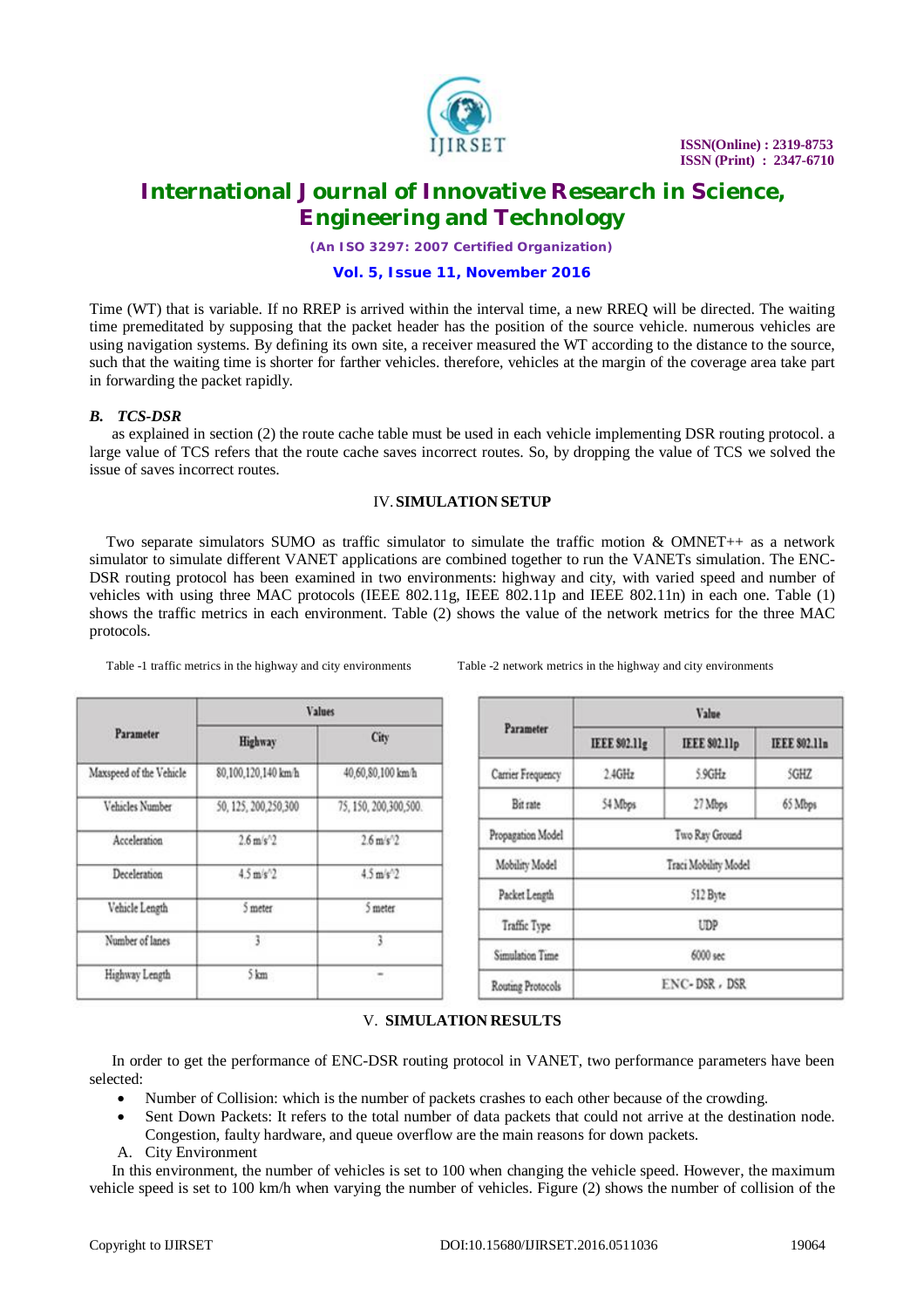

*(An ISO 3297: 2007 Certified Organization)*

**Vol. 5, Issue 11, November 2016**

ENC-DSR and the original DSR using IEEE 802.11g, IEEE 802.11p and IEEE 802.11n MAC protocols against the number of vehicles respectively. It shows that the number of collision of the ENC-DSR routing protocol is lower than original DSR.



Fig. 2. Number of collision vs. Number of Vehicle(a) IEEE 802.11g (b) IEEE 802.11p (c) IEEE 802.11n

Figure (3) shows the sent down packet of the ENC-DSR and the original DSR using IEEE 802.11g, IEEE 802.11p and IEEE 802.11n MAC protocols against the number of vehicles respectively. It shows that the sent down packet of the ENC-DSR routing protocol is lower than original DSR.



Fig. 3. Sent down packet vs. Number of Vehicle(a) IEEE 802.11g (b) IEEE 802.11p (c) IEEE 802.11n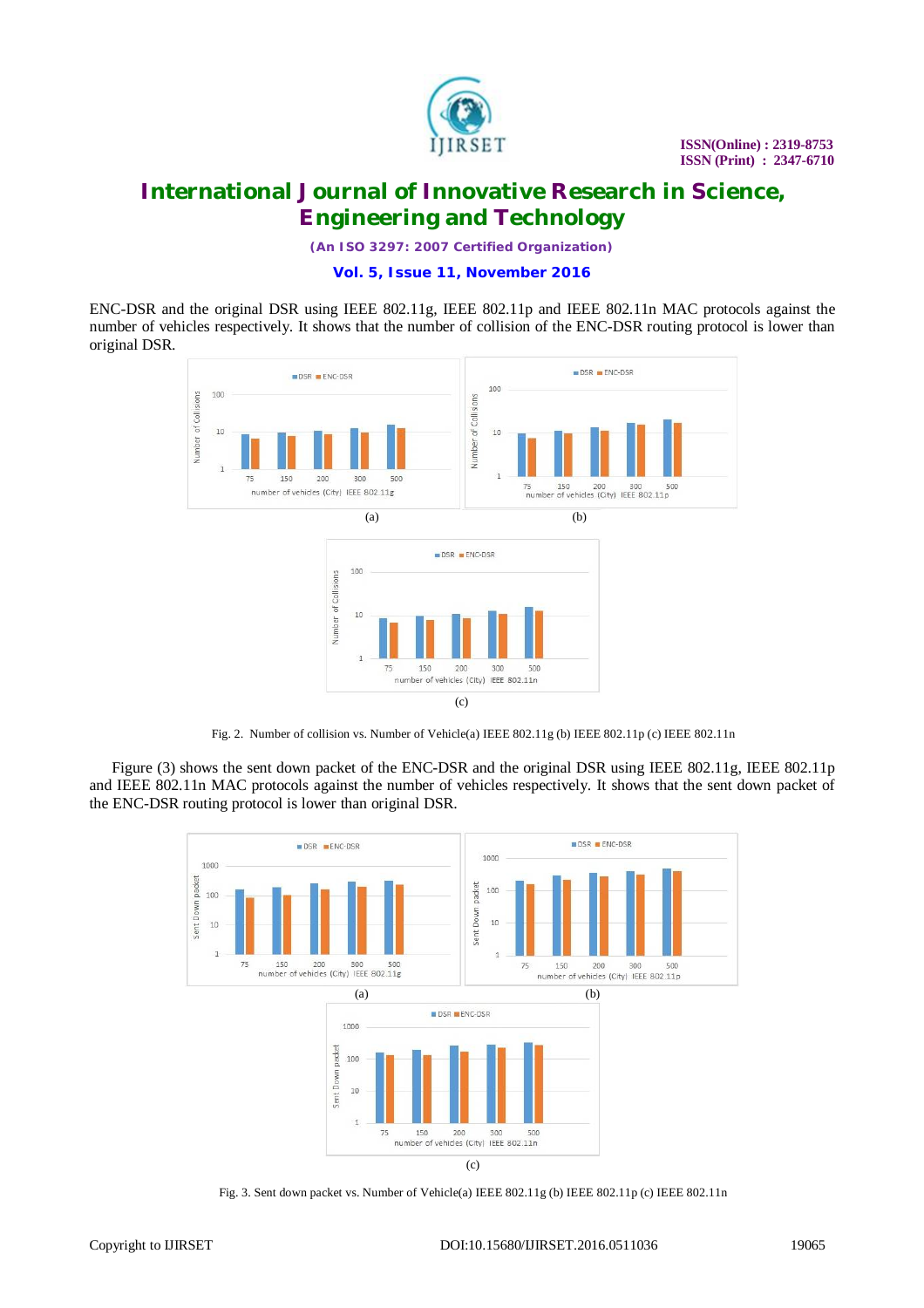

*(An ISO 3297: 2007 Certified Organization)*

### **Vol. 5, Issue 11, November 2016**

Figure (4) shows the number of collision of the ENC-DSR and the original DSR using IEEE 802.11g, IEEE 802.11p and IEEE 802.11n MAC protocols against the vehicles speed respectively. It shows that the number of collision of the ENC-DSR routing protocol is lower than original DSR.



Fig. 4. Number of collision vs. Speed of Vehicle(a) IEEE 802.11g (b) IEEE 802.11p (c) IEEE 802.11n

Figure (5) shows the sent down packet of the ENC-DSR and the original DSR using IEEE 802.11g, IEEE 802.11p and IEEE 802.11n MAC protocols against the vehicles speed respectively. It shows that the sent down packet of the ENC-DSR routing protocol is lower than original DSR.



Fig. 5. Sent down packet vs. Speed of Vehicle(a) IEEE 802.11g (b) IEEE 802.11p (c) IEEE 802.11n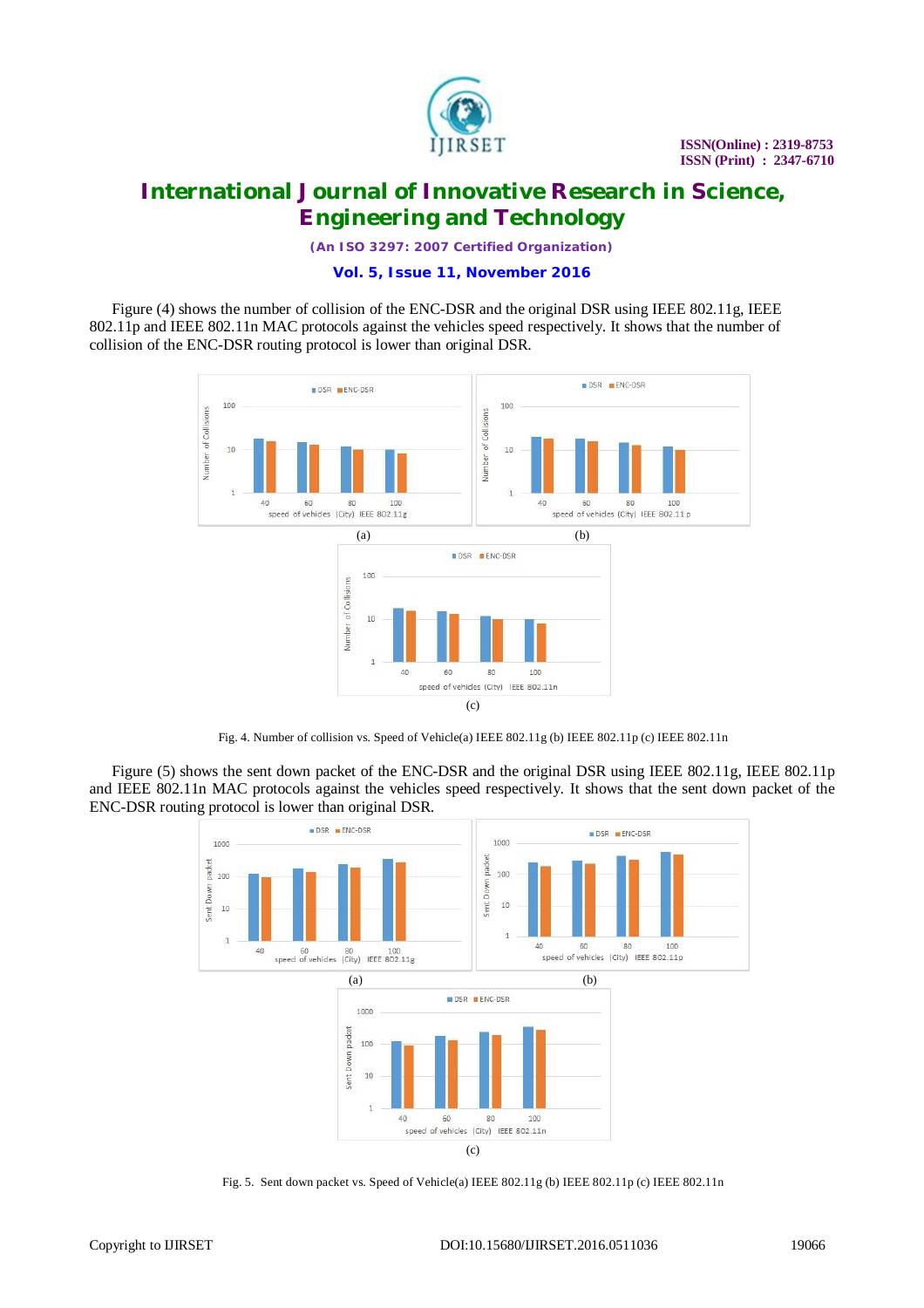

*(An ISO 3297: 2007 Certified Organization)*

**Vol. 5, Issue 11, November 2016**

### *B. HIGHWAY ENVIRONMENT*

In this environment, the number of vehicles is set to 100 when changing the vehicle speed. However, the maximum vehicle speed is set to 100 km/h when varying the number of vehicles.

Figure (6) shows the number of collision of the ENC-DSR and the original DSR using IEEE 802.11g, IEEE 802.11p and IEEE 802.11n MAC protocols against the number of vehicles respectively. It shows that the number of collision of the ENC-DSR routing protocol is lower than original DSR.



Fig. 6. Number of collision vs. Number of Vehicle(a) IEEE 802.11g (b) IEEE 802.11p (c) IEEE 802.11n

Figure (7) shows the sent down packet of the ENC-DSR and the original DSR using IEEE 802.11g, IEEE 802.11p and IEEE 802.11n MAC protocols against the number of vehicles respectively. It shows that the sent down packet of the ENC-DSR routing protocol is lower than original DSR.



Fig. 7. Sent down packet vs. Number of Vehicle(a) IEEE 802.11g (b) IEEE 802.11p (c) IEEE 802.11n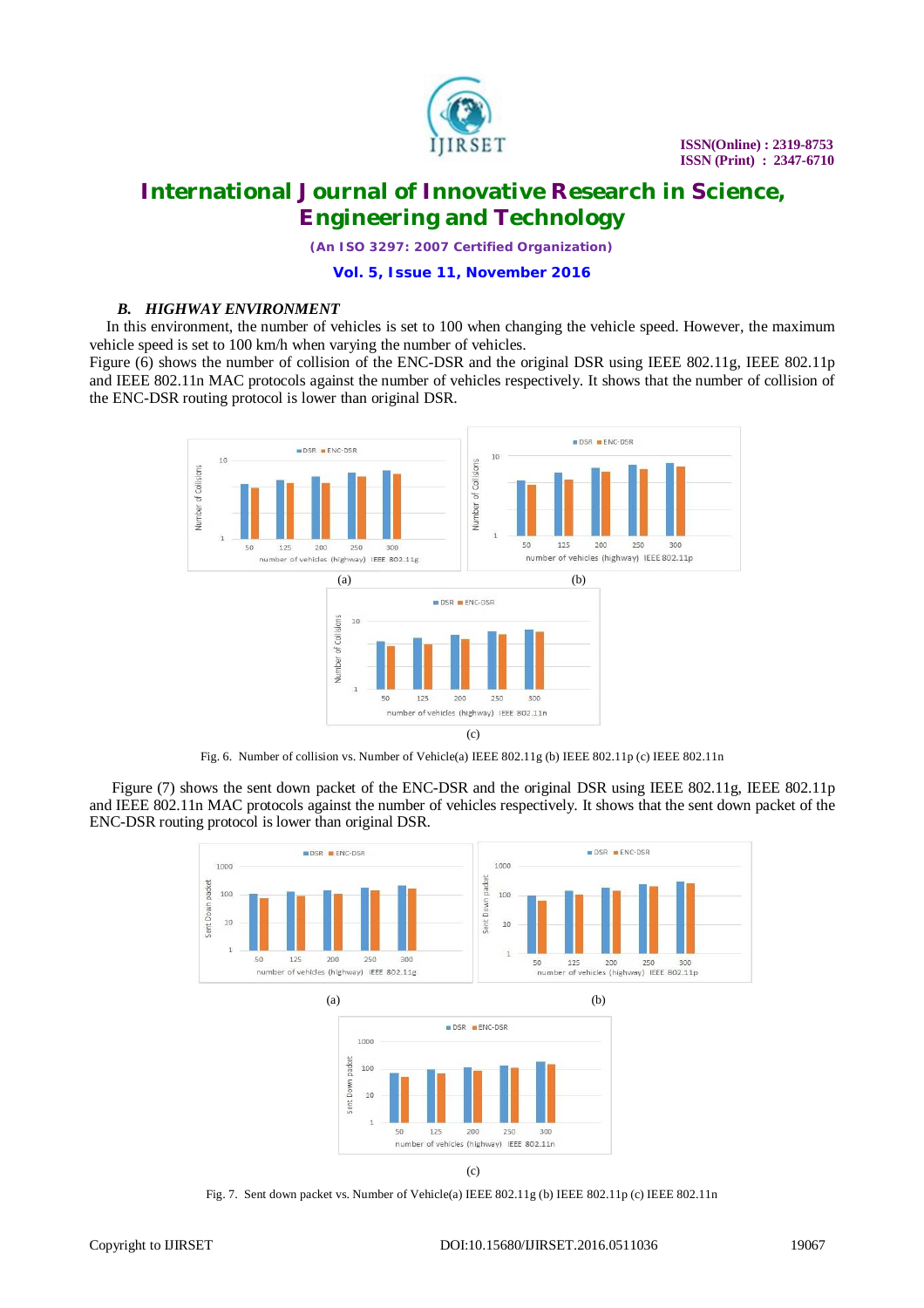

*(An ISO 3297: 2007 Certified Organization)*

#### **Vol. 5, Issue 11, November 2016**

Figure (8) shows the number of collision of the ENC-DSR and the original DSR using IEEE 802.11g, IEEE 802.11p and IEEE 802.11n MAC protocols against the vehicles speed respectively. It shows that the number of collision of the ENC-DSR routing protocol is lower than original DSR.



(c)

speed of vehicles (highway) IEEE 802.11n

 $120$ 

140

Fig. 8. Number of collision vs. Speed of Vehicle(a) IEEE 802.11g (b) IEEE 802.11p (c) IEEE 802.11n

100

80

Figure (9) shows the sent down packet of the ENC-DSR and the original DSR using IEEE 802.11g, IEEE 802.11p and IEEE 802.11n MAC protocols against the vehicles speed respectively. It shows that the sent down packet of the ENC-DSR routing protocol is lower than original DSR.



Fig. 9. Sent down packet vs. Speed of Vehicle(a) IEEE 802.11g (b) IEEE 802.11p (c) IEEE 802.11n